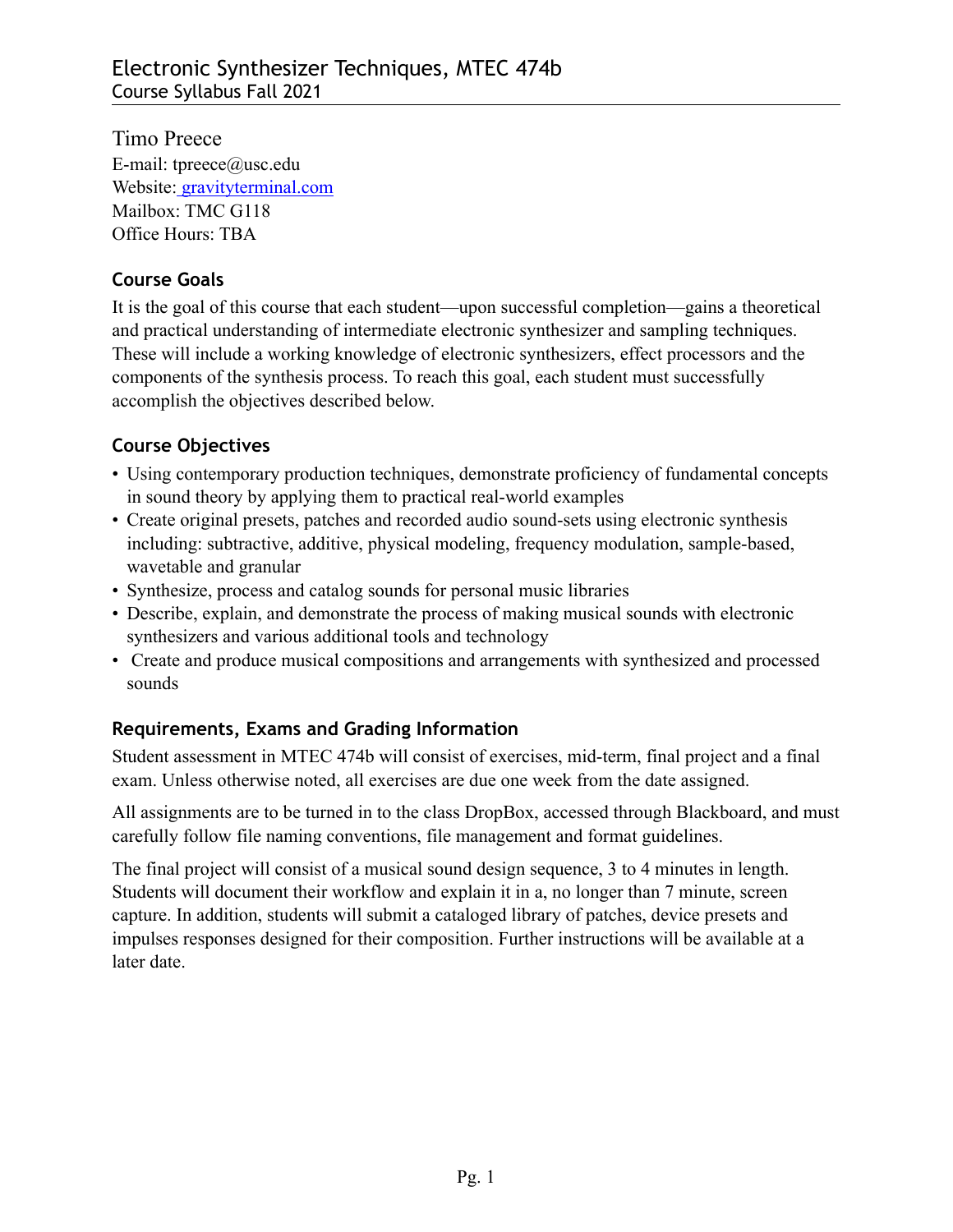## **Required Class Texts**

[Andrea Pejrolo and Scott B. Metcalfe. Creating Sounds from Scratch: A Practical Guide to Music](https://www.amazon.com/Creating-Sounds-Scratch-Practical-Synthesis-ebook-dp-B01MT3UWAM/dp/B01MT3UWAM/ref=mt_other?_encoding=UTF8&me=&qid=1596568890)  [Synthesis for Producers and Composers \(1st Edition\)](https://www.amazon.com/Creating-Sounds-Scratch-Practical-Synthesis-ebook-dp-B01MT3UWAM/dp/B01MT3UWAM/ref=mt_other?_encoding=UTF8&me=&qid=1596568890) (2017) Dennis DeSantis, et al. *[Live Reference Manual \(Version 10\)](https://www.ableton.com/en/manual/welcome-to-live/)* Apple Inc. [Logic Pro X Instruments Reference Guide](https://help.apple.com/logicpro-instruments/mac/10.2/) [Shepard, Brian. Refining Sound](http://www.apple.com) (2013). (Recommended)

## **Required Software**

APPLE LOGIC PRO X (10.5) Apple Pro Apps for Education: \$199 Includes Logic, Final Cut Pro, Compressor, Main Stage and more Web link: [Apple EDU Store](https://www.apple.com/us-hed/shop/product/BMGE2Z/A/pro-apps-bundle-for-education)

## ABLETON LIVE 11 SUITE

Ableton will offer *complimentary full functioning free demos for the duration of the semester* to students in classes where Live Suite is the primary DAW Ableton Live Suite Edu purchase price: \$449 (\$74.83 for 6-months) Web link: [Ableton EDU Shop](https://www.ableton.com/en/shop/education/)

Screen Capture software (QuickTime Player, Screen Flow or equivalent) Syntorial <https://www.syntorial.com/>(Recommended)

# **Required Hardware**

Reference headphones (Sony, MD 7506 or the equivalent required) Apple computer capable of running Ableton Live 10 and Logic Pro X

# **Communication**

Please make it a daily habit to use/check your USC E-mail account. Any E-mails I send to the class will use that account. **\*\*\*Please add "MTEC 474b" in the subject header of all emails\*\*\*** This will help me to organize all the emails that I receive and respond to you more quickly. Additionally, all course materials and class grades will be posted on [BlackBoard](http://blackboard.usc.edu).

## **Disabilities**

Any student requesting academic accommodations based on a disability is required to register with Disability Services and Programs (DSP) each semester. A letter of verification for approved accommodations can be obtained from DSP. Please be sure the letter is delivered to me (or to TA) as early in the semester as possible. DSP is located in STU 301 and is open 8:30 a.m.-5:00 p.m. Monday through Friday. The phone number for DSP is 213/740-0776.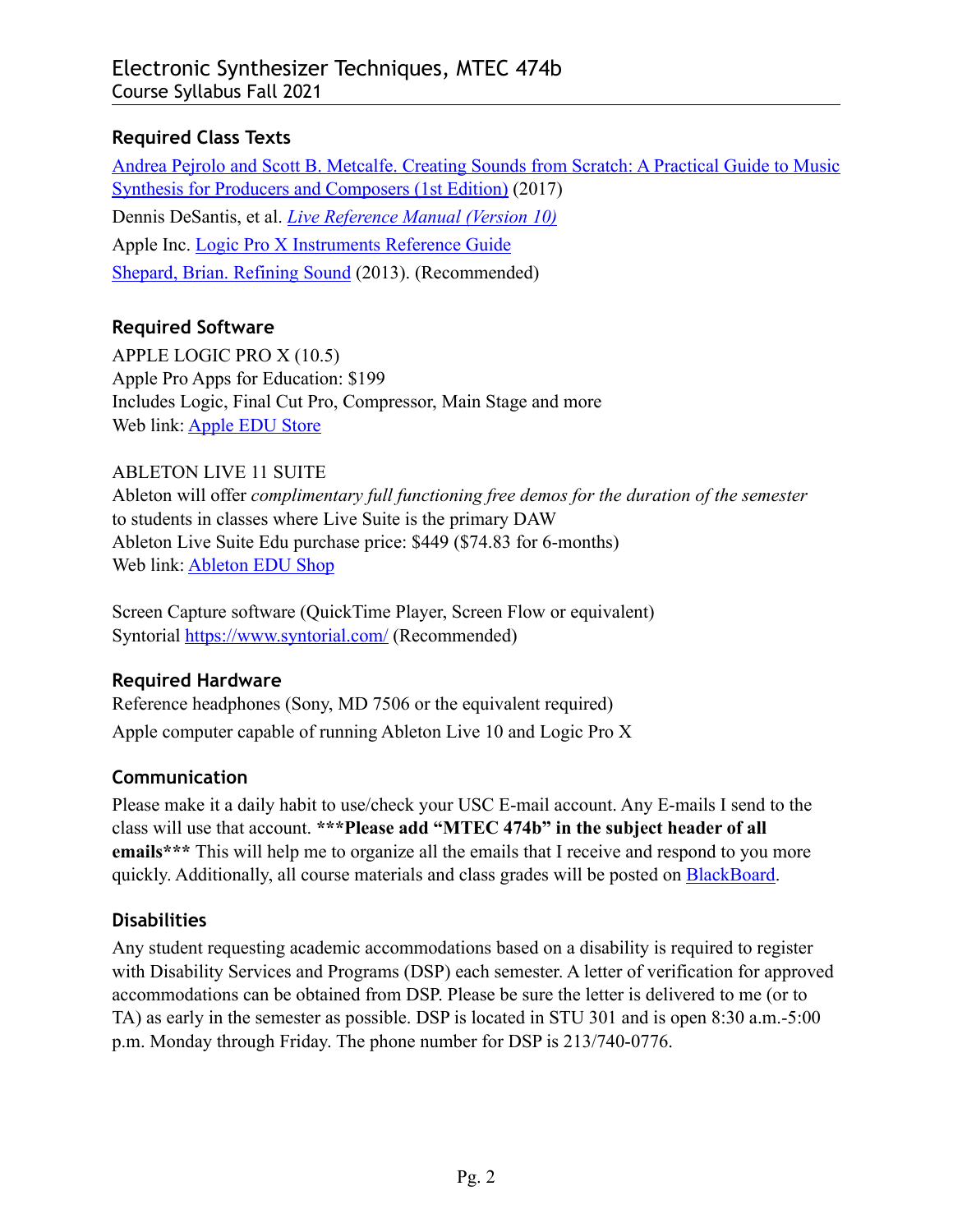#### **Grading Summary**

| 1. Participation    | 20% |
|---------------------|-----|
| 2. Exercises        | 30% |
| 3. Mid-term Project | 15% |
| 4. Final Exam       | 15% |
| 5. Final Project    | 20% |

### **Grading Scale:**

| $92 - 100 = A$ | $90 - 92 = A$  | $88 - 90 = B +$ |
|----------------|----------------|-----------------|
| $82 - 88 = B$  | $80 - 82 = B$  | $78 - 80 = C +$ |
| $72 - 78 = C$  | $70 - 572 = C$ | $68 - 70 = D+$  |
| $62 - 568 = D$ | $60 - 62 = D$  | $\leq 60 = F$   |

**Assignments** are due by the beginning of the class period indicated in the course outline below. Assignments turned in after the deadline will be marked late and penalized 10% for that day as well as 10% for each additional day or portion of a day that they are late. Allow for slow Internet connections and server upload time so that your files are completely uploaded before the deadline. The Final Project may not be submitted late. Final projects not turned in by the deadline will receive a grade of zero.

Throughout the semester, questions about your grades should be addressed immediately. Do not wait until the semester has ended to resolve a grading issue.

#### **Notes**

Each class will contain both theoretical and practical experiences. Should the needs of the class so dictate, I reserve the right to change the course outline. You will be notified of any substantive schedule changes.

#### **Schedule**

**Week 1 Workflow Strategies, Course Outline, Expectations** Introduction Policy and procedures Preferences, settings and standards Overview - software synths Reading: *Creating Sounds from Scratch* chapter 1 Exercise 1: Subtractive presents, Submit a music example

#### **Week 2 Tools, Texture, Timbre, Tonality** Tools for the task: Considerations, Categories, Characteristics Recognition - Ear training (simple and complex waveforms)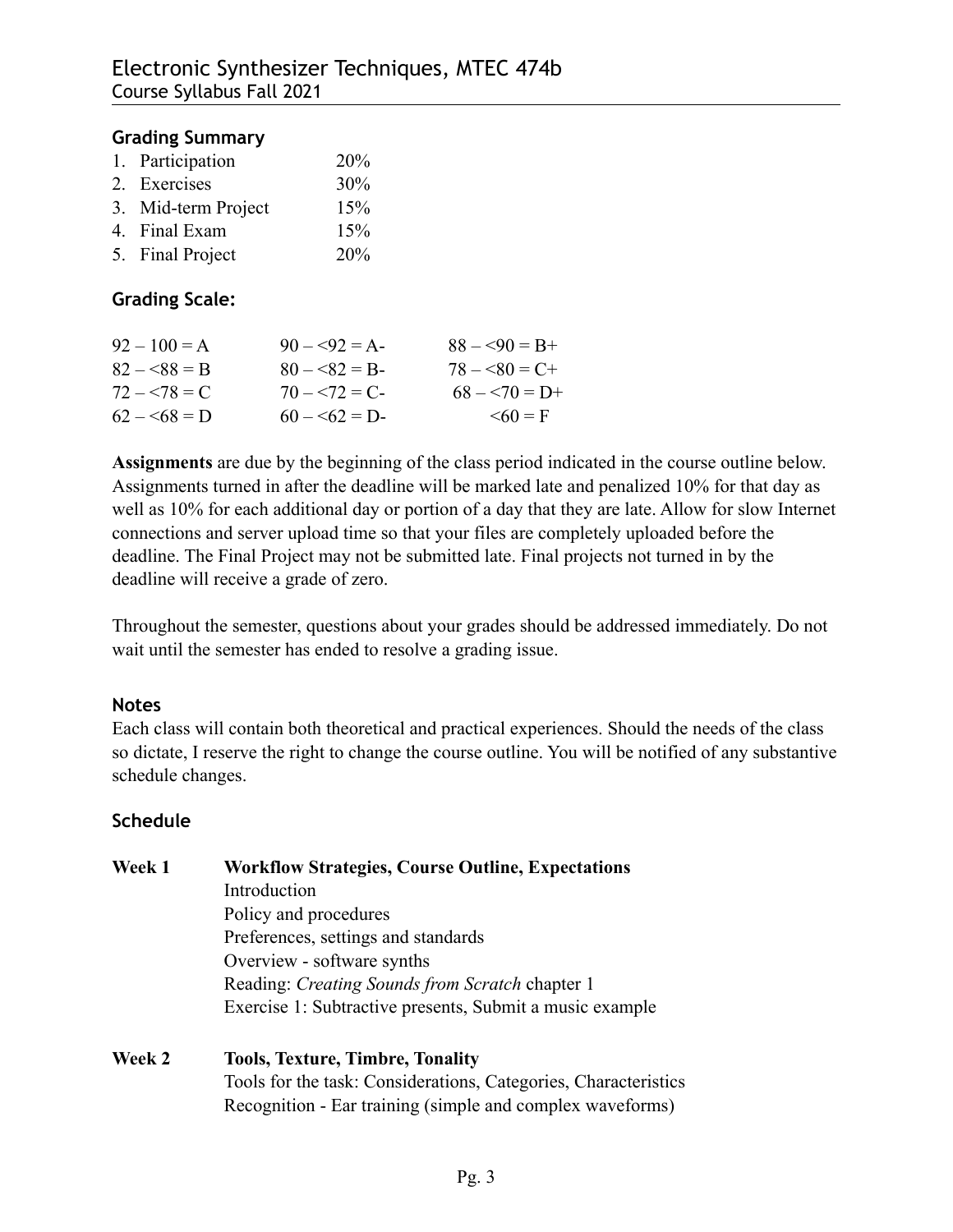|        | Experimenting with harmonics, partials and overtones<br>Critical listening and ear training<br>Production techniques:<br>Strategies for recreating sounds<br>Backwards engineering patches and presets<br>Reading: Creating Sounds from Scratch chapter 2 and 3<br>Exercise 2: Reconstructing sounds from audio examples                                                                                                                                                                                                                                        |  |
|--------|-----------------------------------------------------------------------------------------------------------------------------------------------------------------------------------------------------------------------------------------------------------------------------------------------------------------------------------------------------------------------------------------------------------------------------------------------------------------------------------------------------------------------------------------------------------------|--|
| Week 3 | <b>Labor Day Holiday</b>                                                                                                                                                                                                                                                                                                                                                                                                                                                                                                                                        |  |
| Week 4 | <b>Additive Design - Sine Waves, Fundamentals and Overtones</b><br>Characteristics of Additive Synthesis<br>Resynthesis, Cross Synthesis and Spectral synthesis<br>Production techniques: Alchemy<br>Controlling harmonics: envelope, pitch, pan<br>Layering sources for evolving pads and sound effects<br>Combining additive and spectral synthesis<br>Reading: Creating Sounds from Scratch chapter 6 (pp. 175-192)<br>Logic Pro X Instruments Reference Guide (Chapter: Alchemy)<br>Exercise 3: Sound design: Resynthesis, Spectral, Resynthesis + Spectral |  |
| Week 5 | <b>University Holiday, Presidents Day</b>                                                                                                                                                                                                                                                                                                                                                                                                                                                                                                                       |  |
| Week 6 | <b>Advanced Modulation Techniques and Effects Manipulation</b><br>Filters and routing<br>Modulators - Alchemy<br>LFO, AHDSR, MSEG, ModMap, Sequencer<br>Auxiliary and master effects<br>Production techniques: Alchemy<br>Sound sculpting (Ethereal to Aggressive)<br>Looped and tempo synced sources<br>Reading: Creating Sounds from Scratch chapter 6 (pp. 192-202)<br>Logic Pro X Instruments Reference Guide (Chapter: Alchemy)<br>Exercise 4: Creating Sounds from Scratch chapter 6<br>Assignment: Mid-Term Project - Original Sequence (Due Week 9)     |  |
| Week 7 | <b>Percussive Plucks and Resonating Arpeggiation</b><br><b>Characteristics of Physical Modeling</b>                                                                                                                                                                                                                                                                                                                                                                                                                                                             |  |

 Components: Resonator, Generator, Damper Production techniques: Collision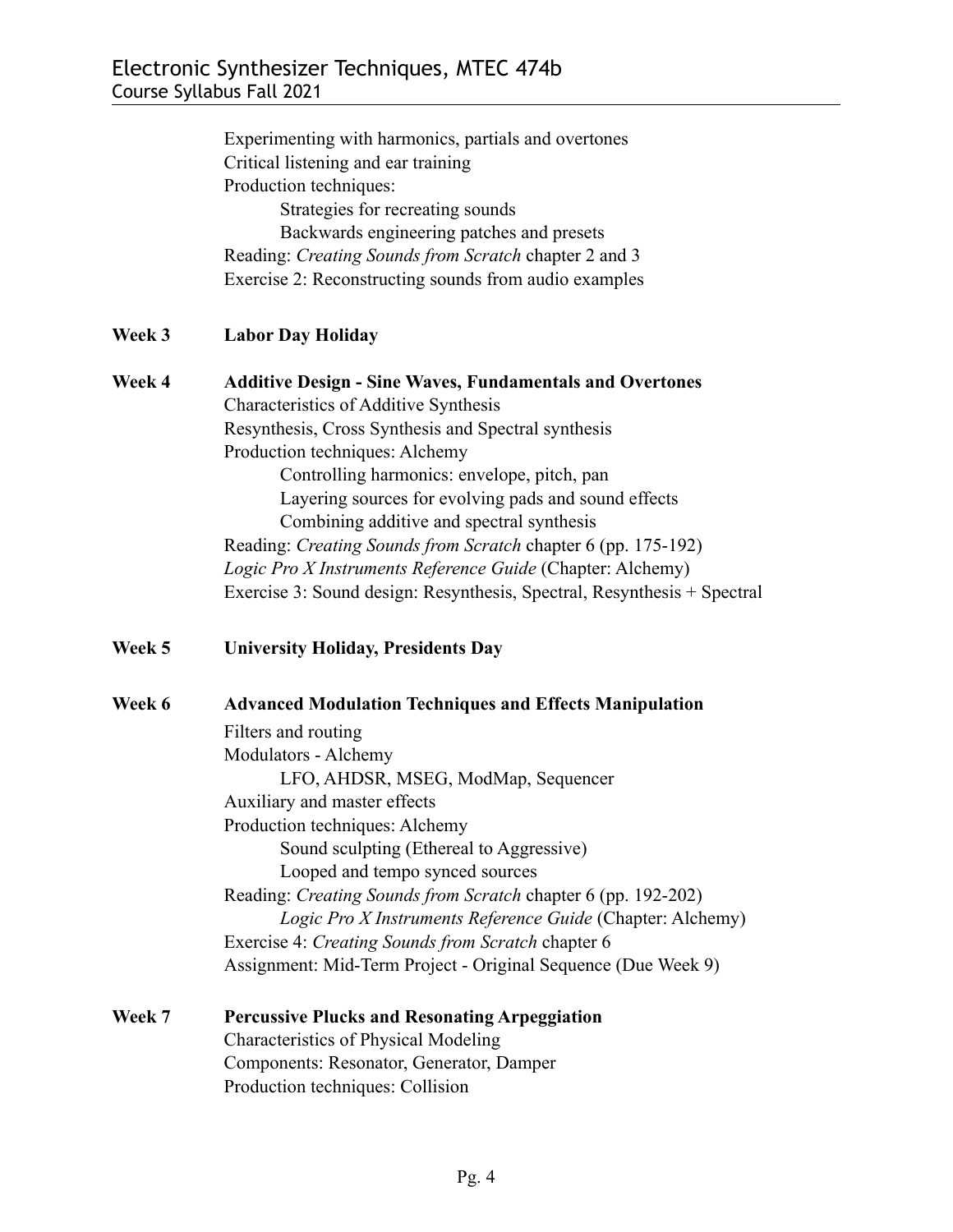|         | Percussive plucks for rhythms and melodies<br>Arpeggiated sequences and syncopated ostinato phrases<br>Reading: Creating Sounds from Scratch chapter 8<br>Exercise 5: Creating Sounds from Scratch chapter 8 |  |  |
|---------|--------------------------------------------------------------------------------------------------------------------------------------------------------------------------------------------------------------|--|--|
| Week 8  | <b>Bass and Drums with Physical Modeling and Modal Synthesis</b>                                                                                                                                             |  |  |
|         | Production techniques: Sculpture<br>Building an electric bass<br>Synthesizing drums and percussion                                                                                                           |  |  |
|         | Reading: Logic Pro X Instruments Reference Guide (Chapter: Sculpture)                                                                                                                                        |  |  |
| Week 9  | <b>Evolving Pads and Experimental Ambience</b>                                                                                                                                                               |  |  |
|         | Characteristics of WaveTable synthesis                                                                                                                                                                       |  |  |
|         | WT position, intensity                                                                                                                                                                                       |  |  |
|         | Vector Synthesis                                                                                                                                                                                             |  |  |
|         | Lookup Table                                                                                                                                                                                                 |  |  |
|         | Modulating/Automating Lookup Tables                                                                                                                                                                          |  |  |
|         | Creating WaveTables for Alchemy                                                                                                                                                                              |  |  |
|         | Production techniques: WaveTable                                                                                                                                                                             |  |  |
|         | Evolving pads and leads                                                                                                                                                                                      |  |  |
|         | Experimental effects and ambience                                                                                                                                                                            |  |  |
|         | Reading: Creating Sounds from Scratch chapter 9 (pp. 291-314)                                                                                                                                                |  |  |
|         | Exercise 7: Creating Sounds from Scratch chapter 9 (ex. 9.1, 9.2)                                                                                                                                            |  |  |
| Week 10 | In class student presentations and feedback mid-term projects                                                                                                                                                |  |  |
|         | Assignment: Final Project - Due Week 13                                                                                                                                                                      |  |  |
| Week 11 | <b>Audio Manipulation Techniques - Granular Synthesis</b>                                                                                                                                                    |  |  |
|         | Granular software synthesizers overview                                                                                                                                                                      |  |  |
|         | Grain splitting                                                                                                                                                                                              |  |  |
|         | Separating pitch and time                                                                                                                                                                                    |  |  |
|         | Creative warping for sound design                                                                                                                                                                            |  |  |
|         | Production techniques -                                                                                                                                                                                      |  |  |
|         | Max for Live: Granulator II - Turning inharmonic sounds harmonic                                                                                                                                             |  |  |
|         | Alchemy - Granular preset creation                                                                                                                                                                           |  |  |
|         | Reading: Creating Sounds from Scratch chapter 9 (pp. 315-324)                                                                                                                                                |  |  |
|         | Exercise 8: Creating Sounds from Scratch chapter 9 (ex. 9.3, 9.4)                                                                                                                                            |  |  |
| Week 12 | <b>Creative Convolving</b>                                                                                                                                                                                   |  |  |
|         | Capturing impulse responses                                                                                                                                                                                  |  |  |
|         | Convolving hardware and software                                                                                                                                                                             |  |  |
|         | Production techniques: Texturizing through convolution                                                                                                                                                       |  |  |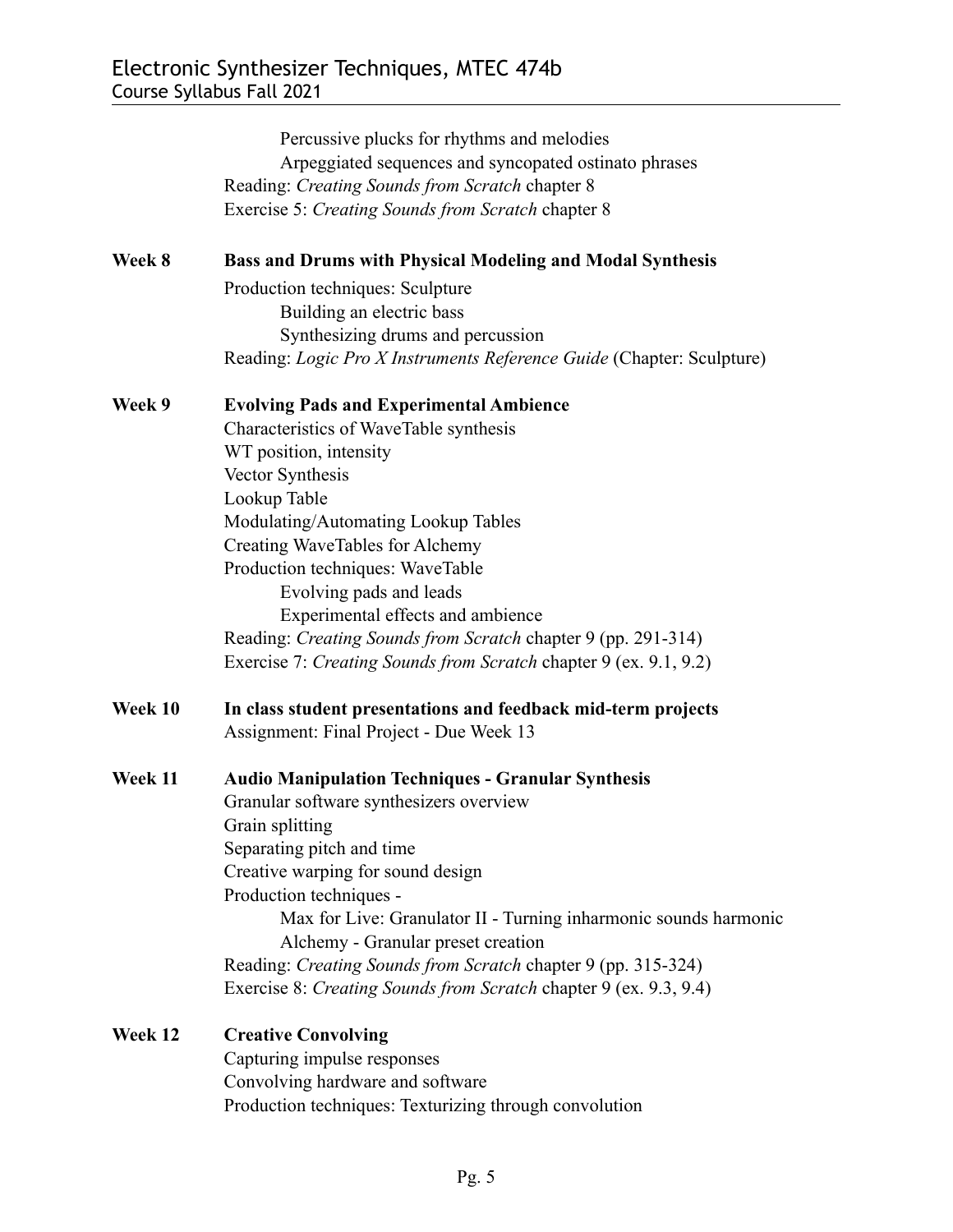Amalgamating impulse responses Advanced modulation techniques Exercise 10: Capture impulse responses and modify for personal sound libraries **Week 12 Guest Lecture TBA Week 13 TBA Week 14 Final Project In Class Presentations and Feedback**

**Week 15 Take-home Final Exam due** (See BlackBoard - Assignments for due dates)

## **Synchronous Session Recording Notice**

As required by USC, the synchronous sessions for this course will be recorded and provided to all students asynchronously. This policy does not apply to individual lessons.

## **Sharing of course materials outside of the learning environment**

USC has a policy that prohibits sharing of any synchronous and asynchronous course content outside of the learning environment. Please do not share or otherwise distribute class materials, music scores or recordings produced by me or any students in the conduct of this course without expressed permission.

SCampus Section 11.12(B)

Distribution or use of notes or recordings based on university classes or lectures without the express permission of the instructor for purposes other than individual or group study is a violation of the USC Student Conduct Code. This includes, but is not limited to, providing materials for distribution by services publishing class notes. This restriction on unauthorized use also applies to all information, which had been distributed to students or in any way had been displayed for use in relationship to the class, whether obtained in class, via email, on the Internet or via any other media. (SeeSection C.1 Class Notes Policy).

## **Zoom etiquette**

I expect you to demonstrate your presence and participation in class by your being on camera in all Zoom sessions. If you will be unable to keep your camera on during the synchronous Zoom session, please contact me prior to the class session to discuss.

## **USC technology rental program**

We realize that attending classes online and completing coursework remotely requires access to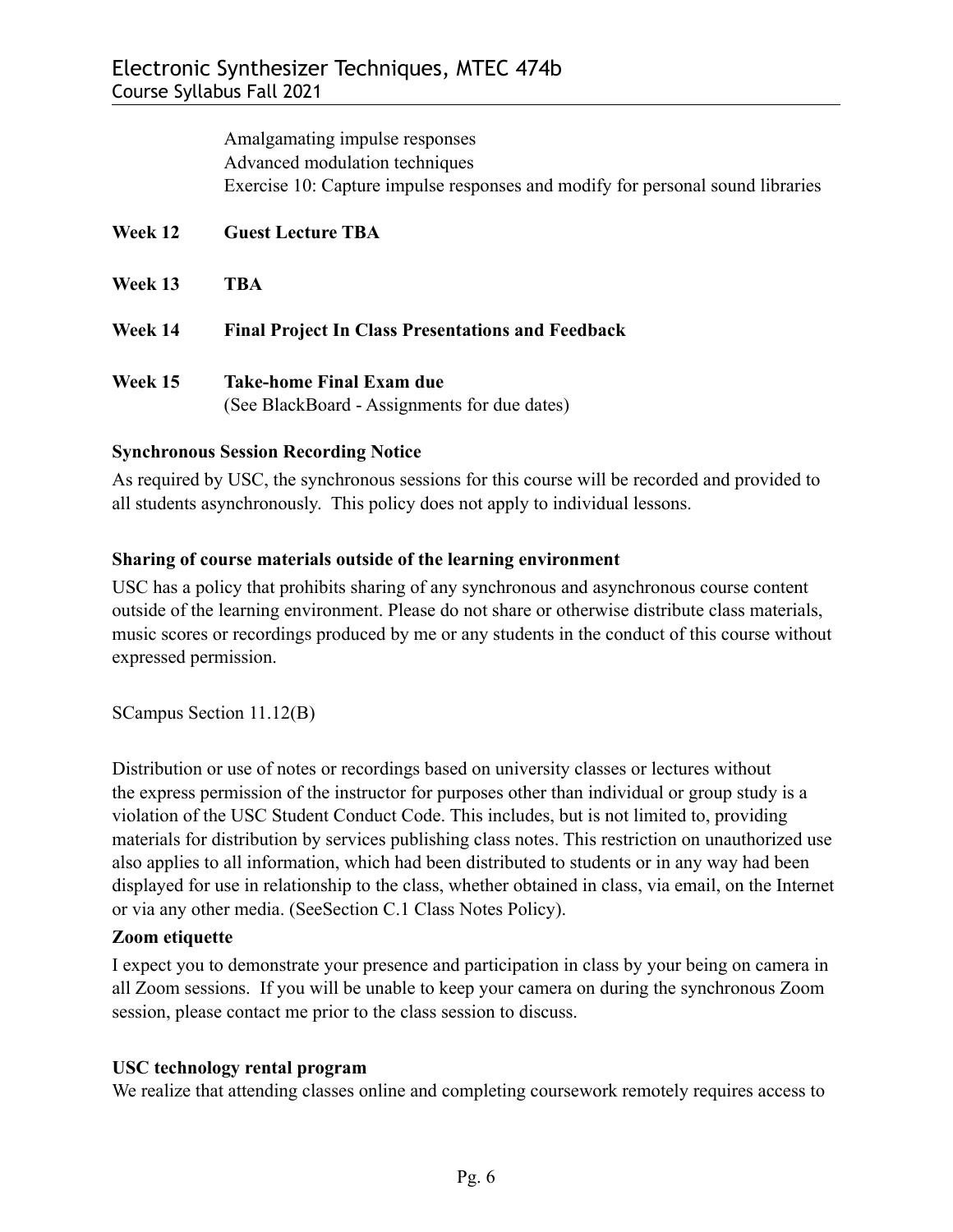technology that not all students possess. If you need resources to successfully participate in your classes, such as a laptop or internet hotspot, you may be eligible for the university's equipment rental program or other assistance. To apply, please [submit an application](https://studentbasicneeds.usc.edu/resources/technology-assistance/) on the Student Basic Needs portal.

### **USC Technology Support Links**

[Zoom information for students](https://keepteaching.usc.edu/start-learning/)

[Blackboard help for students](https://studentblackboardhelp.usc.edu/)

[Software available to USC Campus](https://software.usc.edu/)

### **Statement on Academic Conduct and Support Systems**

### **Academic Conduct**

Plagiarism – presenting someone else's ideas as your own, either verbatim or recast in your own words – is a serious academic offense with serious consequences. Please familiarize yourself with the discussion of plagiarism in SCampus in Section 11, Behavior Violating University Standards [https://scampus.usc.edu/1100-behavior-violating-university-standards-and](https://scampus.usc.edu/1100-behavior-violating-university-standards-and-appropriate-sanctions/)[appropriate-sanctions/.](https://scampus.usc.edu/1100-behavior-violating-university-standards-and-appropriate-sanctions/) Other forms of academic dishonesty are equally unacceptable. See additional information in SCampus and university policies on scientific misconduct, [http://](http://policy.usc.edu/scientific-misconduct/) [policy.usc.edu/scientific-misconduct/](http://policy.usc.edu/scientific-misconduct/).

Discrimination, sexual assault, and harassment are not tolerated by the university. You are encouraged to report any incidents to the Office of Equity and Diversity http://equity.usc.edu/ or to the Department of Public Safety [http://capsnet.usc.edu/department/department-public-safety/](http://capsnet.usc.edu/department/department-public-safety/online-forms/contact-us) [online-forms/contact-us](http://capsnet.usc.edu/department/department-public-safety/online-forms/contact-us) . This is important for the safety whole USC community. Another member of the university community – such as a friend, classmate, advisor, or faculty member – can help initiate the report, or can initiate the report on behalf of another person. The Center for Women and Men [http://www.usc.edu/student-affairs/cwm](http://www.usc.edu/student-affairs/cwm?) provides 24/7 confidential support, and the sexual assault resource center webpage  $\frac{\text{garc}(\hat{a})}{\text{usc.} \text{edu}}$  describes reporting options and other resources.

## **Support Systems**

A number of USC's schools provide support for students who need help with scholarly writing. Check with your advisor or program staff to find out more. Students whose primary language is not English should check with the American Language Institute [http://dornsife.usc.edu/ali,](http://dornsife.usc.edu/ali) which sponsors courses and workshops specifically for international graduate students. The Office of Disability Services and Programs [http://sait.usc.edu/academicsupport/centerprograms/dsp/](http://sait.usc.edu/academicsupport/centerprograms/dsp/home_index.html) home index.html provides certification for students with disabilities and helps arrange the